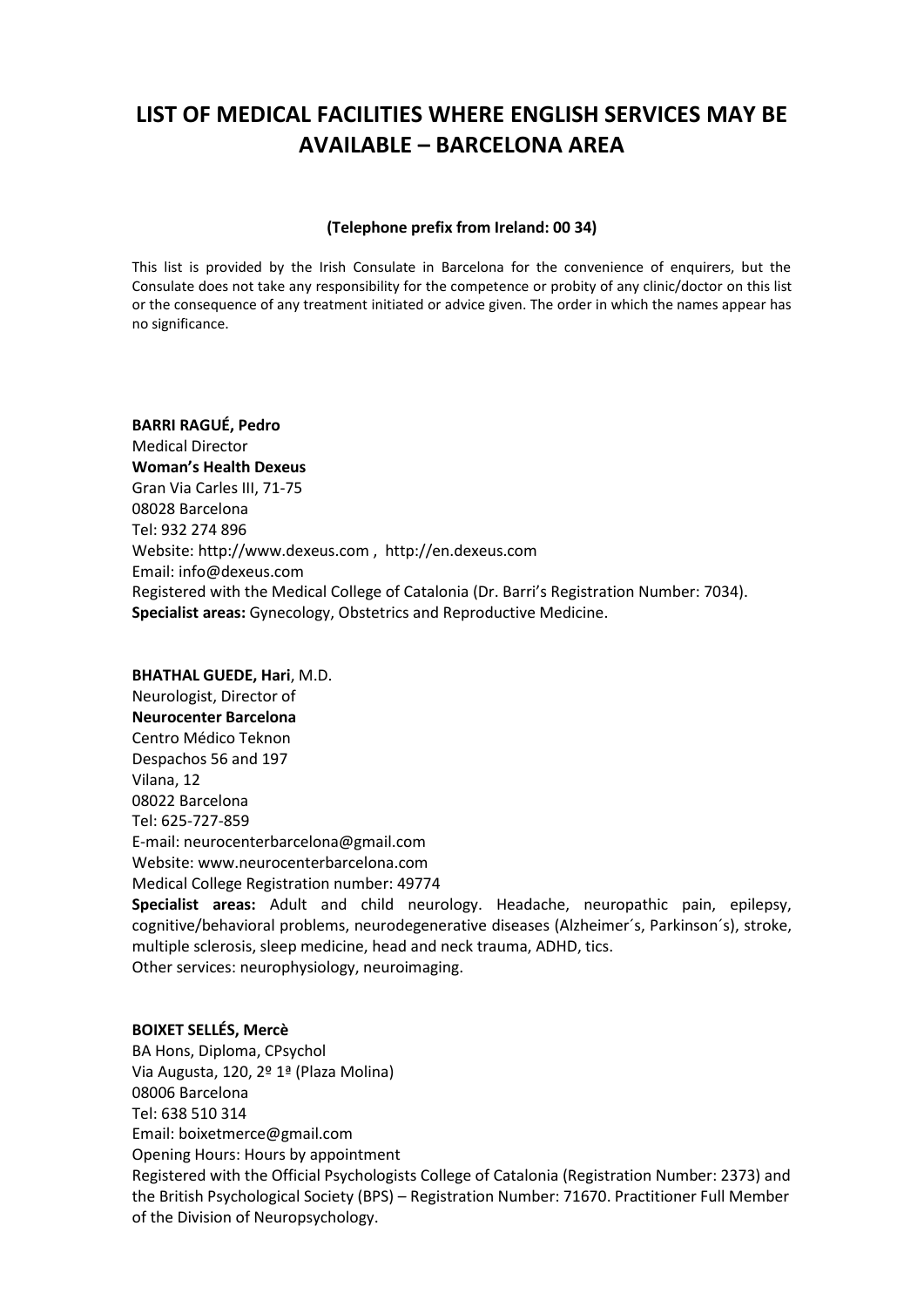**Specialist areas:** Clinical Psychology and Neuropsychology. Psychological assessment and treatment for adults experiencing a wide range of difficulties including: depression, anxiety, relationship problems, work-related stress and problems adjusting to life changes (loss and bereavement, professional changes, migration and socio-cultural adaptation). Neuropsychological assessments for adults who suffer from a neurological condition. Psychological treatment for adults with difficulties associated with physical health problems.

#### **CLÍNICA DENTAL BARCELONA**

Pau Claris 194-196 bajos 08037 Barcelona Tel.: 93 487 83 29 Web: https://www.clinicadentalbarcelona.com/en/ Email: [clinicadentalbarcelona@cdb.cat](mailto:clinicadentalbarcelona@cdb.cat) Opening hours: Monday to Sunday, 00:00 – 24:00 (emergencies) **Specialist areas:** Aesthetics, surgery and implants, conservative dentistry, oral sleep medicine, pediatric dentistry, prostheses and occlusion, orthodontics, periodontics.

#### **CLINICA OFTALMOLÓGICA GARCÍA DE OTEYZA**

Juan García de Oteyza Fernández-Cid, MD, PhD Gonzalo García de Oteyza Delbès, MD, FEBO Doctor Carulla 31-33 Bajos 08017 Barcelona Tel: 934 186 789 Website[: www.garciadeoteyza.es](http://www.garciadeoteyza.es/) Email: [info@garciadeoteyza.es](mailto:info@garciadeoteyza.es) Opening hours: Hours by appointment Medical College Registration Number: 7733 and 49271 **Specialist areas**: Diagnosis and treatment of eye diseases. Specialists in corneal diseases, cataract surgery, refractive surgery, paediatric ophthalmology, strabismus, glaucoma, oculoplasty and retinal diseases.

#### **DOCTORS BARCELONA**

Andrés León Annicchiarico, M.D. Passeig dels Til·lers, 3 08034 Barcelona Tel: 689 327 144 (24 Hours) Email: [info@doctorsbarcelona.com](mailto:info@doctorsbarcelona.com) Website[: www.doctorsbarceona.com](http://www.doctorsbarceona.com/) Medical College Registration Number: 45622 Registered with the International Association for Medical Assistance to Travelers (IAMAT). **Specialist areas:** Emergency Medicine for Children and Adults, including ECG, blood tests, vaccines, trauma (English speaking psychiatrists available as well).

# **Donegan, Tony** MSc, MCSP Chartered Physiotherapist Member of Colegio de Fisioterapeutes de Catalunya (no. 13071) Advance Physiotherapy Instituto POLD de Terapia Manual Carrer del Bruc, 151 08037 Barcelona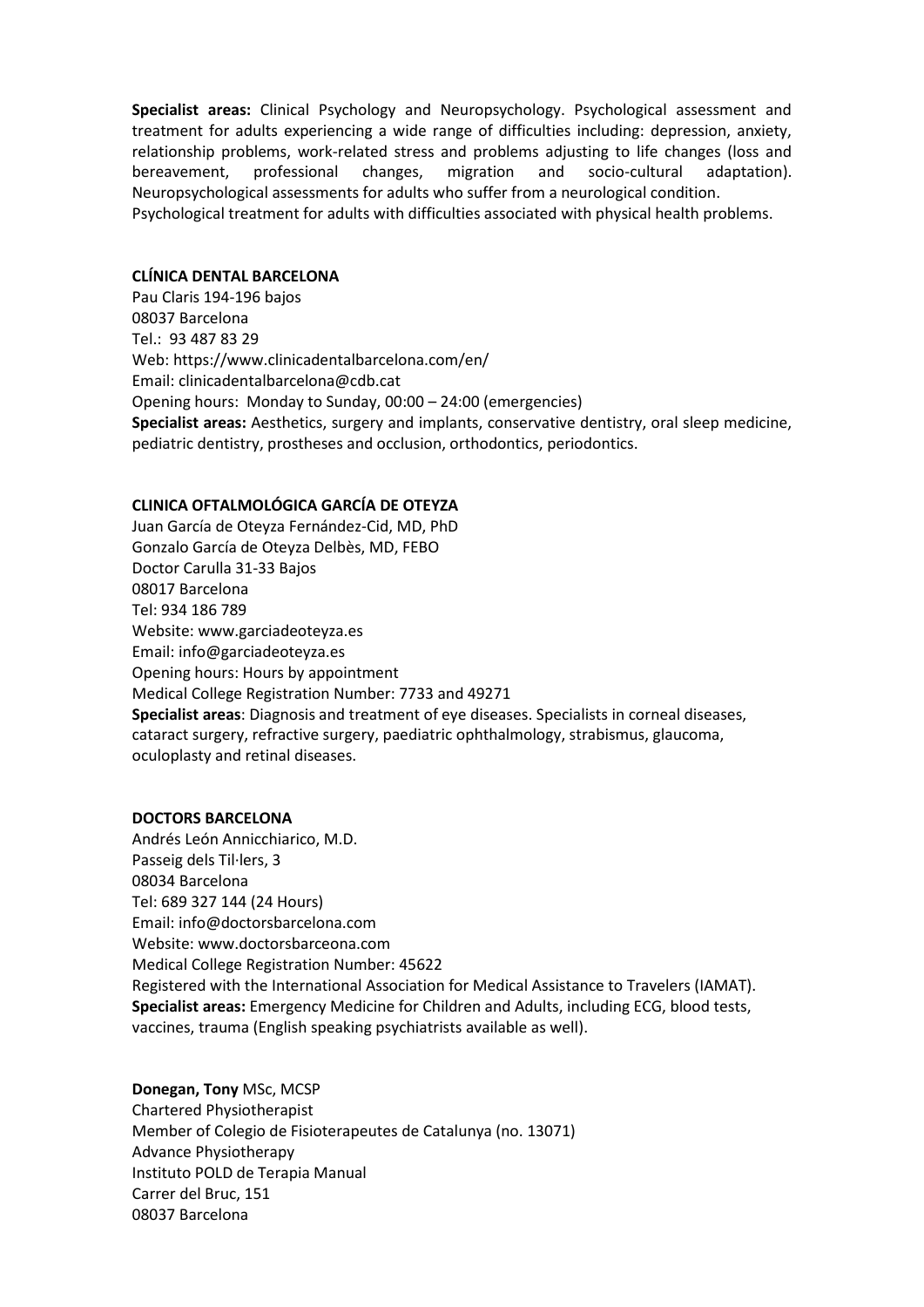Tel: 676 606 825 Email: [info@advance-physiotherapy.es](mailto:info@advance-physiotherapy.es) Website[: www.advance-physiotherapy.es](http://www.advance-physiotherapy.es/) **Specialist areas:** Sporting injuries, low back pain, chronic pain, manual therapy, dry needling, rehabilitation

#### **GUNNARD, Katarina**

Doctor in Psychology Coordinator International Unit of Mental Health **QUIRÓN DEXEUS** Sabino de Arana 5-19, Consultes externes, Planta 3 08028 Barcelona Tel: 932 058 511 / 935 460 111 / 664 587 487 Fax: 932 058 512 Email: kgunnard@psicodex.com [/ katerinagunnard@gmail.com](mailto:katerinagunnard@gmail.com) Website[: www.psicodex.com](http://www.psicodex.com/) Opening Hours: Monday – Friday call between 10:00-15:00 and 16:00-20:00 Appointments: Monday-Tuesday 9:00-14.00 / Wednesday 15:00-20:00 / Friday 9:00-20:00 Medical College Registration Number: 20456. The Unit of Mental Health is affiliated to the Social Security through the "*seguro escolar"*.

**Specialist areas:** Anxiety, Stress, Eating Disorders, Affective Disorders and Depressive Mood, Personality Disorders, Substance Use Disorders, Family, Care in crisis, Adaptation, communication and social skills. International companies and associations: Communication and interpersonal skills, Motivation, Stress and anxiety, Development of individual skills.

# **HOWE, Victoria**

General Doctor and Surgeon [Sepúlveda,](https://maps.google.com/?q=Calle+Sepulveda+125,+08015+Barcelona&entry=gmail&source=g) 125 [08015 Barcelona](https://maps.google.com/?q=Calle+Sepulveda+125,+08015+Barcelona&entry=gmail&source=g) Tel: [672 299 222](tel:+34%20672%2029%2092%2022) (Call or WhatsApp) Website: [http://www.drvictoriahowe.com](http://www.drvictoriahowe.com/) Email: [info@drvictoriahowe.com](mailto:info@drvictoriahowe.com) Medical registration number (COMB): 41329

**Specialist area**: General/Family Medicine (emergency and routine appointments), Blood tests, Check-ups/medical certificates, Women´s Health (PAP smear, HPV vaccination, US), STD Testing, Minor surgery (cryotherapy, warts, lipomas, scars, moles), Prescriptions, Cancer/Cardiovascular Screening, Specialist referrals.

# **INSTITUT CATALÀ DE RETINA – SARRIÀ**

Ganduixer, 117 08022 Barcelona Tel: 932 547 922 (Emergencies 24h) Fax: 934 187 857

**Specialist areas:** Prevention, diagnosis, treatment and monitoring of eye diseases, the visual system and the accessory visual structures.

#### **INSTITUT CATALÀ DE RETINA - TERRASSA**

Sant Pere, 46, 2º 08221 Terrassa (Barcelona) Tel: 937 363 440 - Emergencies during normal opening hours Fax: 937 363 441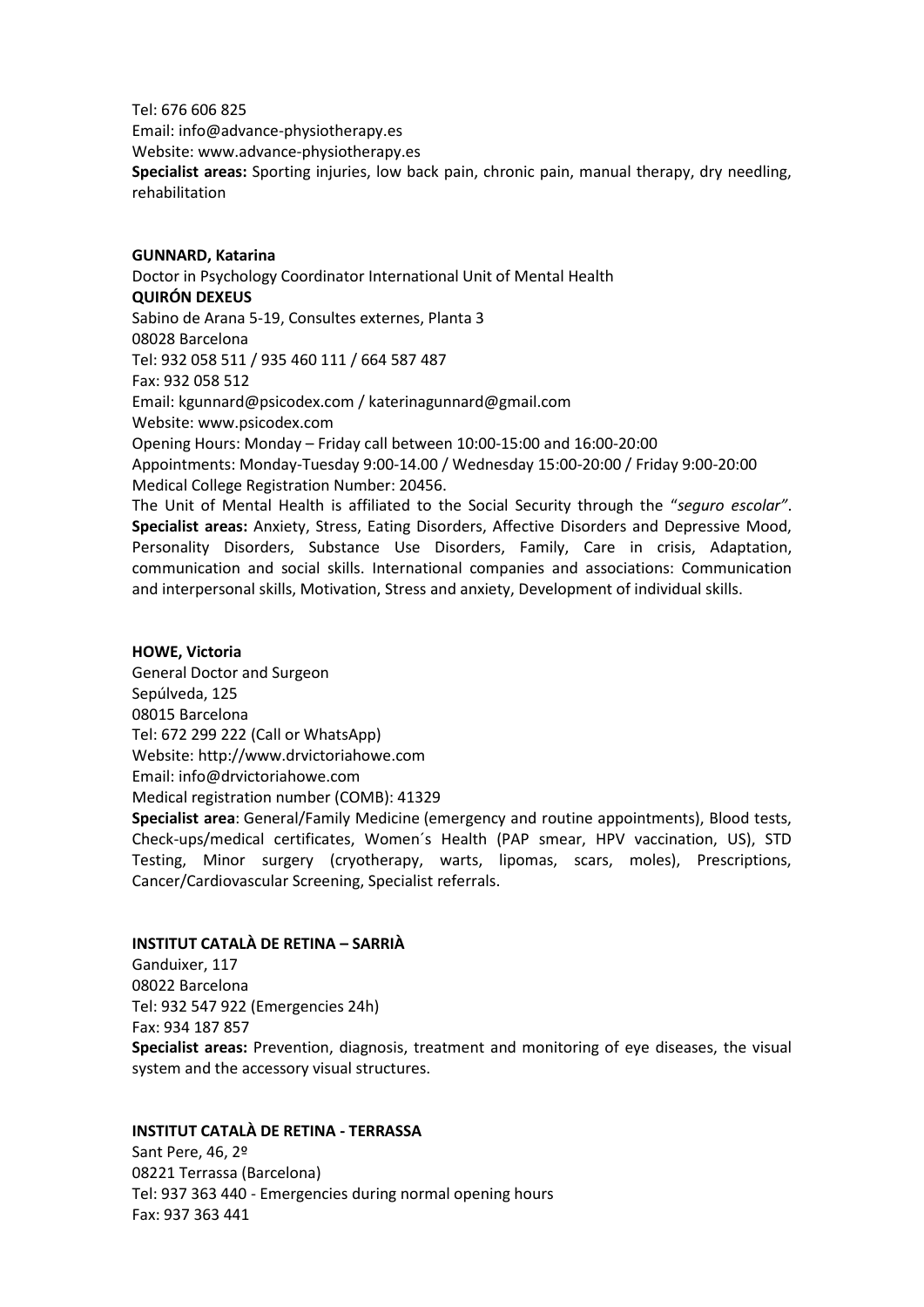Email: [icr@icrcat.com](mailto:icr@icrcat.com)

Website[: www.icr.cat](http://www.icr.cat/)

**Specialist areas:** Prevention, diagnosis, treatment and monitoring of eye diseases, the visual system and the accessory visual structures.

# **Mc CARTHY, Mary D.**

MD and Fellow of the American College of Physicians Aribau, 215, Pral. 1ª 08021 Barcelona Tel: 932 002 924 / 607 220 040 Email: [11932mmb@comb.cat](mailto:11932mmb@comb.cat) Opening hours: hours by appointment Medical College Registration Number: 11932. Fellow of American College of Physicians. Associated with many local insurance companies (HMO's / *Mutuas*). **Specialist areas:** Doctor for Adults – Internal Medicine (includes General Practice, Family Medicine). Other services: Electrocardiogram and Pulse Oximetry.

# **MDB LABORATORI D´ANÀLISIS CLÍNIQUES S.A.**

Urgell, 161, Bxs. 08036 Barcelona Tel: 934 538 636 Fax: 934 512 330 Email: [mdb@labmdb.com](mailto:mdb@labmdb.com) Website[: www.labmdb.com](http://www.labmdb.com/) Opening Hours: Monday – Saturday 7:00-20:00 / Sunday and Public holidays 8:00-20:00 (open 365 days a year). No appointment system. Patients are assigned to a doctor on a first-come, first-serve basis. Medical College Registration Numbers: 4035 and 30609. **Specialist areas:** Laboratory and clinical tests, clinical biochemistry, special biochemistry, immunology, serology, hormones, enzymes, drugs of abuse and therapeutic, hematology and

haemostasis, microbiology and parasitology, mycology, pathologic anatomy and cytology, spermiology, free radicals, cytogenetic, fluorescent in situ hibridation, prenatal screening, molecular biology, home blood sampling, company staff check-ups and toxicology.

#### **Melendez Munoz, Joan**

Specialist in Obstetrics and Gynaecology.

Subspecialist in Urogynaecology and Pelvic Floor Disorders

#### **Causse Clinic Girona**

Carrer del Carme 131

17004 - Girona

Phone: 972204900

email: [info@centremedic.es](mailto:info@centremedic.es)

website[: www.centremedic.es](http://www.centremedic.es/)

**Specialty areas:** Pelvic Floor disorders, prolapse, incontinence, general gynaecological problems.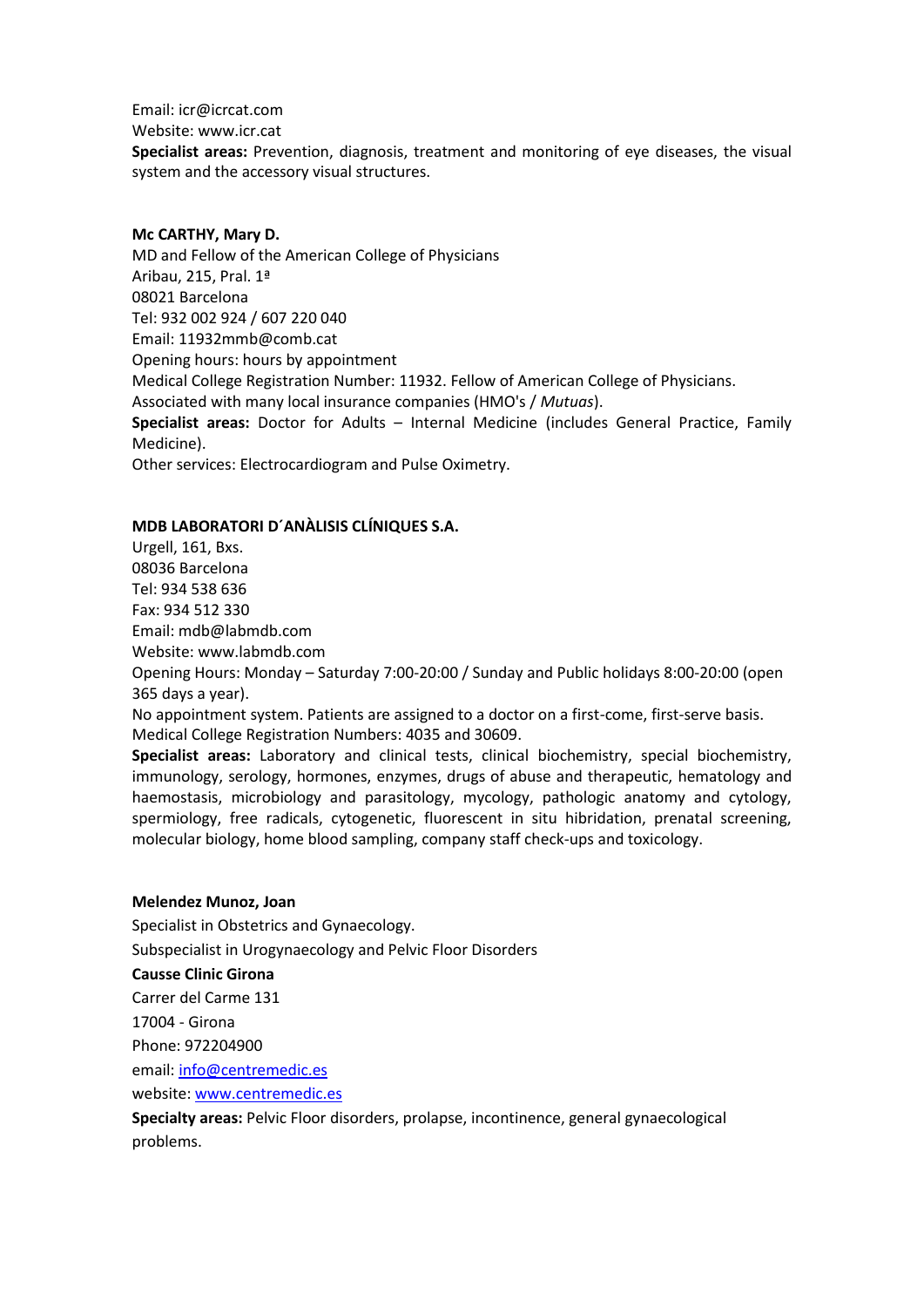#### **NEST: Network of English Speaking Therapists**

The Barcelona NEST is a multidisciplinary group of qualified mental health specialists. NEST offers peer supervision to its members, and services for children, adults, couples, families, schools, and business.

#### Web[: http://www.barcelonanest.com/](http://www.barcelonanest.com/)

**Specialist areas:** Body psychotherapy and Bioenergetic Analysis, Cognitive-Behavioral Therapy, Couple Therapy, Dance Movement Therapy, Dialectical-Behavior Therapy, Existential Therapy, Family Therapy, Group Psychotherapy, Group Analytic Psychotherapy, Jungian Psychotherapy, Mediation,Mental Training/Coaching, Online Therapy, Psychiatry, Psychoanalysis, Psychodrama, Psychology, Psychotherapy, Sandplay Therapy, School Psychology, Solution Focused Brief Therapy, Sport and Performance Psychology, Substance Abuse Education and Counseling / Therapy, Systemic and Family Representations, Transpersonal Psychotherapy

# **OSTEOPATÍA DE MAR**

**Kathryn McConkey** Osteopath Calle General Castaños, 2A, D 08003 Barcelona Tel: 934 124 946 / 609 143 690 Email: [mcconkey.katy@gmail.com](mailto:mcconkey.katy@gmail.com) Opening hours: Monday - Friday 08.00: 21:00 / Saturday mornings 09:00-13:00. Spanish Osteopathy Registration Number: 364. **Specialist areas:** lower back and neck pain, Crohn's disease, RSI, insomnia and lymphatic drainage.

# **PHMS Personal Hotel Medical Services**

Loreto 10, bajos 1ª 08029 Barcelona Tel.: 93 321 94 89 Web[: www.phms.es](http://www.phms.es/) Email: [info@phms.es](mailto:info@phms.es) Specialist areas: Emergency medical, pediatric emergency, nursing, physiotherapist (arranged hours), podiatry (arranged hours), pharmacy service.

# **PUIG-LA CALLE, Jorge** Mare de Déu de la Salut, 78-80 B 08024 Barcelona Tel: 932 197 595 / 659 333 235 **Centro Médico Teknon** Vilana 12, despacho 100 08022 Barcelona Tel.: 933 933 100 Email: [puig\\_lacalle@yahoo.com](mailto:puig_lacalle@yahoo.com) Opening hours: Tuesday 16.00-19.00 / Friday 11.00-13.00. Hours by appointment. Medical College Registration Number: 25928 **Specialist areas:** general and digestive surgery, coloproctology and surgical oncology.

**TAPIZ, Esther** Psychotherapist / Counselor Angel Guimerà 37 Ático, 08017 Barcelona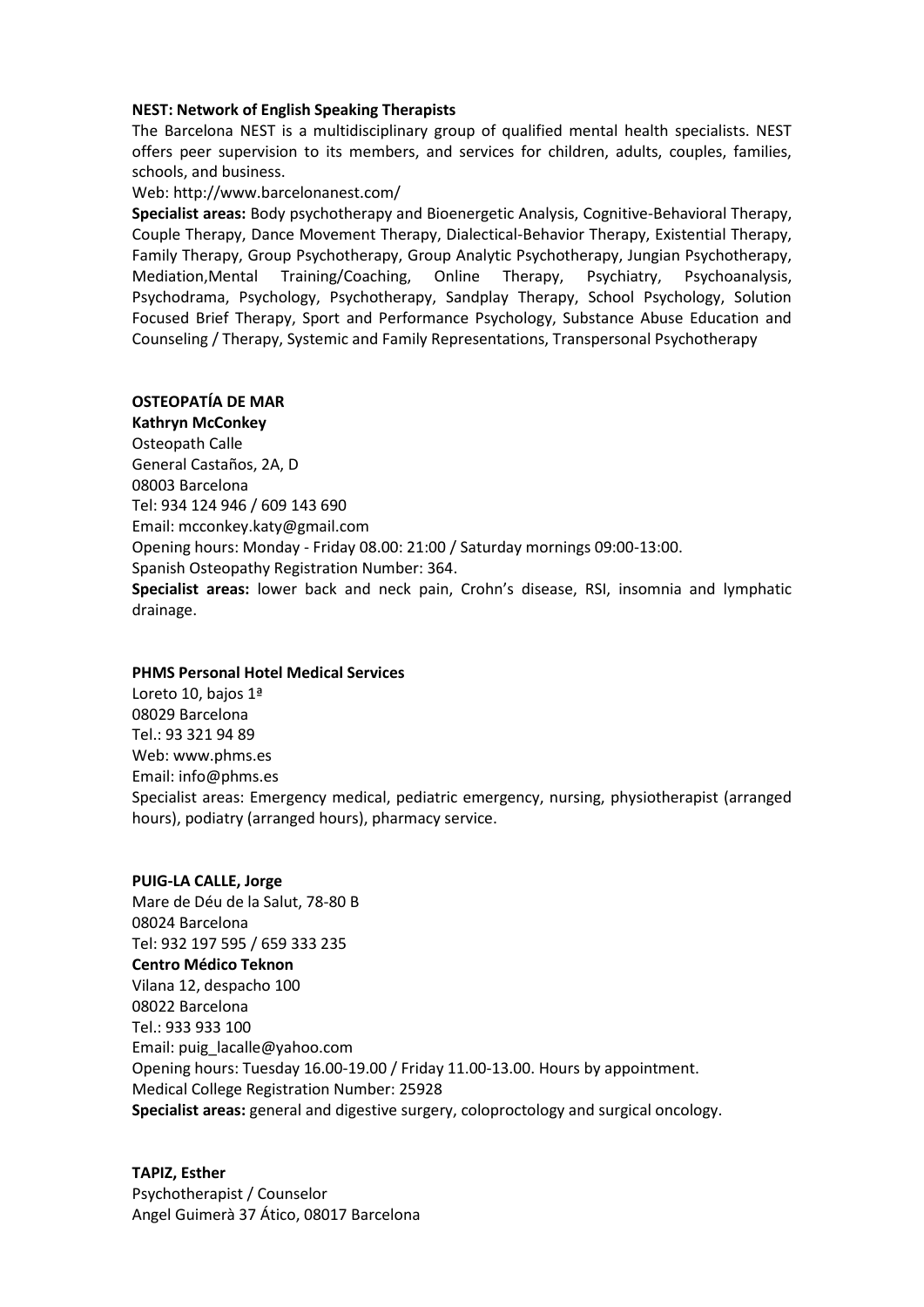Avda. Pere Planas, 36 08198 Sant Cugat del Vallès Tel: 650 080 248 Email: [esther.tapiz@copc.cat](mailto:esther.tapiz@copc.cat) Website[: www.esthertapiz.com/en/](http://www.esthertapiz.com/en/) Opening hours: by appointment only Medical College Registration Number: 10539

**Clinical areas of expertise:** Anxiety disorders, depression, grief counselling, mood disorders, stress management, relationship issues, cultural adjustment, phobias, etc. Treatment modalities: Individual psychotherapy, family therapy, couples, children and adolescent therapy.

#### **THOMPSON, Andrea**

Diploma in Nutrition and Lifestyle coaching, HIS Profile: Nutrition and Lifestyle Consultancy Francesc Pérez Cabrero, 19-21 Entl. 08021 Barcelona Tel: 626 721 852 Email: [andrea@thebarcelonanutritionist.es](mailto:andrea@thebarcelonanutritionist.es) Website[: www.thebarcelonanutritionist.es](http://www.thebarcelonanutritionist.es/)

**Specialist areas**: provide personalized dietary software analysis, provide specific, self-tailored meal plans, weight management, hormone health, digestive system support, eating disorders, mental health, emotional wellbeing, stress management, sports nutrition, support heart health, immune system, skin health, general advice to optimize health and wellbeing, support a specific medical condition.

#### **TINGSVALL & Mc CARTHY Dental Clinic**

Dr. Stefan Tingsvall: Swedish trained dentist Elena McCarthy: American trained dental holistic hygienist Castellnou, 47, Bxs. 08017 Barcelona Tel: 932 051 903 / 636 312 522 Website[: www.tingsvall-mccarthy.com](http://www.tingsvall-mccarthy.com/) Opening hours: Monday – Friday 10:00 – 14:00 and 17:00 – 20:00 / Saturdays convenient to the patients needs. Registered with the Official College of Dentists and Stomatologists of Catalonia (Dr. Tingsval's Registration Number: 2329).

**Specialist areas:** dental treatments, holistic cleanings, implants, veneer, periodontal treatments, whitening (Britesmile), introduction to the dental office for children and endodontic treatments (root therapy).

# **Turó Park Medical Center**

Opening hours: Monday - Saturday 8:00-21:00 h. Francesc Pérez Cabrero, 19-21, Entlo. 08021 Barcelona Tel.: 932 529 729 Web: http://turoparkmedical.com/en/ Email: [contact@turoparkmedical.com](mailto:contact@turoparkmedical.com)